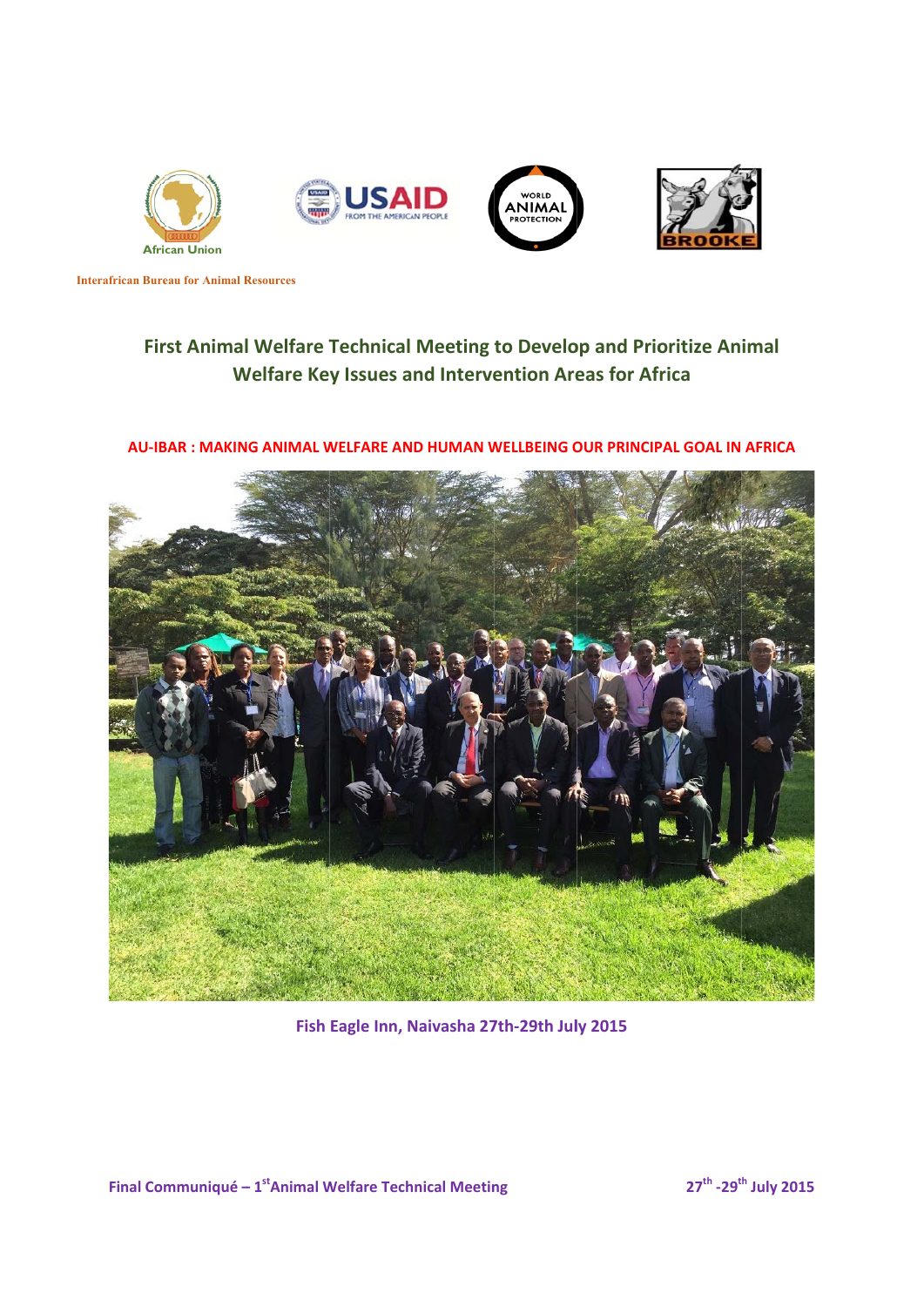## **1. Introduction**

In 2014, the African Union *Interafrican Bureau for Animal Resources* (AU‐IBAR) began enhancing focus on *animal welfare* (AW) in order to position it as a leading technical institution of the *African Union Commission* (AUC) in the field of animal welfare. It is in this context that **"Compliance with animal welfare standards"** was included as one of the key result areas in its strategic plan 2014‐2017 with the ultimate goal of enhancing the compliance of African *Member States* (MS) with animal welfare standards.

The focus will involve providing technical and institutional support to *Regional Economic Communities* (RECs) and AU MSs in understanding, reviewing and contributing to AW standards setting process as well as including animal welfare matters in their national policies, legislations, strategies and programs related to the development and utilization of animal resources.

In order to identify and prioritize key issues and intervention areas on AW and to develop an *issues* paper (IP) for the continental AW stakeholder consultative meeting, AU-IBAR organized in close partnership with *World Animal Protection* (WAP) and The Brooke the first animal welfare technical meeting held from  $27<sup>th</sup>$  to  $29<sup>th</sup>$  July 2015 at the Fish Eagle Inn, Naivasha, Kenya.

## **2. Opening ceremony**

The meeting was officially opened by the Director A‐IBAR professor Ahmed Elsawalhy, who welcomed all participants to the meeting and wished them fruitful deliberations.

The Director commended the existing partnership between World Animal Protection and other partners and emphasized the need for Africa to lead the way in promoting AW and for AU‐IBAR to take the lead by providing leadership and resources. The director, however, observed that promotion of AW has not received adequate attention and resources especially in areas of policies and legislation; while much attention has been concentrated in the areas of companion and draught animals it may provide useful experience.

The Director said that in order to fill any existing gaps and improve advocacy, policy/strategy and legislation in AW, AU‐BAR has taken AW as a key result area. This will lead to enhanced compliance of AW in MSs.

In his remarks, the OIE Sub-Regional Representative for Eastern Africa, Dr. Walter Masiga indicated that animal welfare was first identified as a priority in the OIE Strategic Plan 2001‐2005 and emphasized the role of OIE as the international reference organization in providing standards, recommendations and guidelines covering animal welfare practices. He said that many OIE standards and actions have been developed and that the scope of AW developed by OIE provides a suitable framework for developing actions for AW. He emphasized the fact that AW standards should be science‐based, *copying and pasting* AW regulations from other regions may lead to negative effects in terms of adoption and implementation.

Dr. Bouna Diop, Regional Manager of FAO ECTAD for East Africa, in his speech, looked at AW as an ethical good and said that in the recent past, AW area has attracted increasing concern related to the requirements of AW standards in production and consumerism. Studies have quantified the economic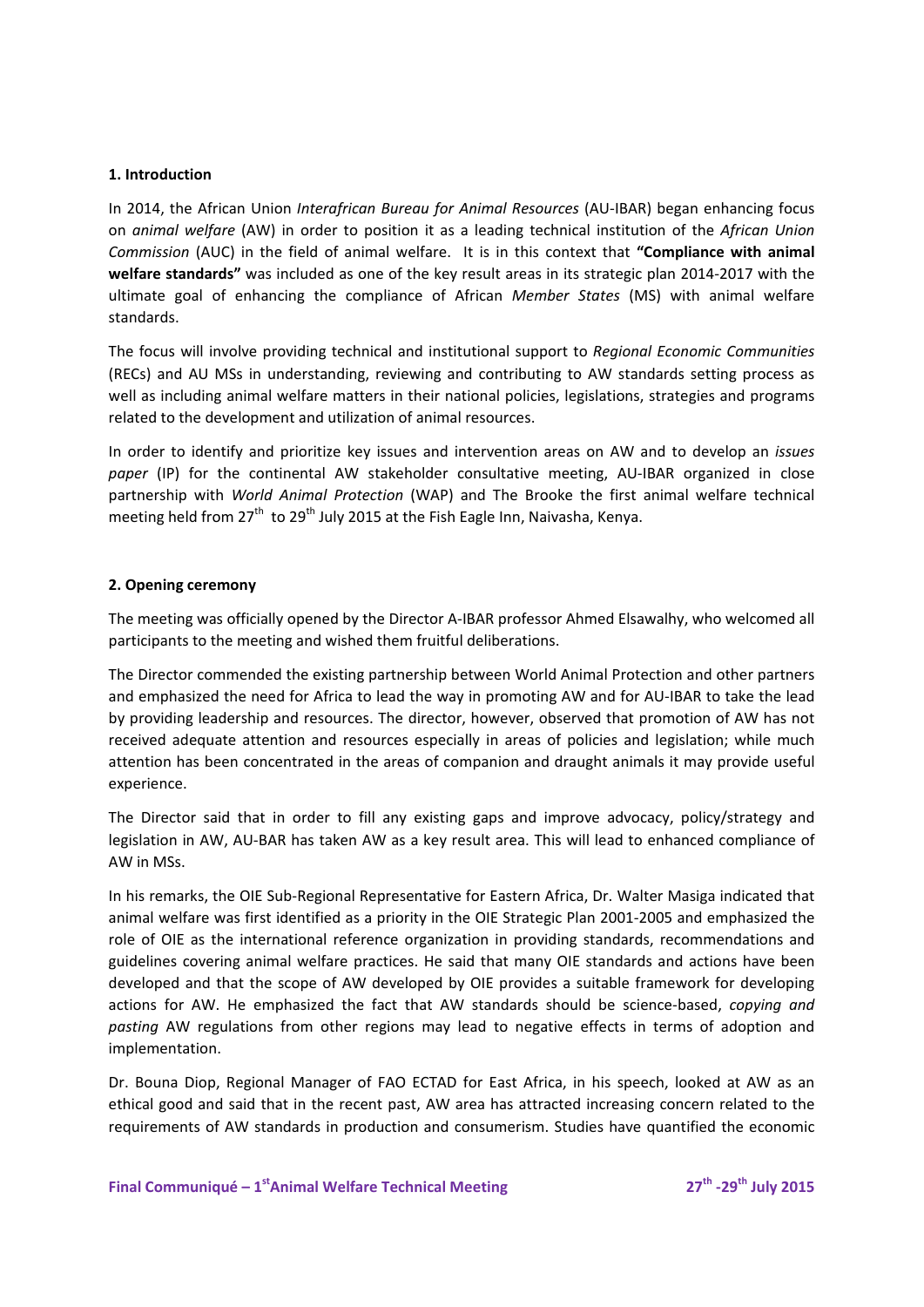value of AW and proved that if improved, it can contribute to economic wellbeing. It is also evident that any systematic attention to best practices in production systems can lead to increased productivity.

The Africa Director, World Animal Protection, Mr. Tennyson Williams focused his speech that the misconception of animal welfare is a western concept. He said that unfortunately the twisted notion is misleading and there is need to examine its source in order to deal with it. This misconception he said is part of the genesis of problems related to harnessing the full potential of Africa's animal resources. As such, there is need to put AW on Africa's development agenda.

In his speech, The Brooke Eastern Africa Regional Representative, Fred Ochieng while quoting from the book by George Orwell *('The Animal Farm')* explained how the animal's perceptions on their poor welfare status is akin to the realities of today where many of the welfare problems facing animals can be associated with negligence, poor handling and practices as well as abuse by owners and users. Fred called on members present to strive to impact positively on the policy and legislative environments affecting the welfare of animals, recognize their contribution to the economy, and strife to make a difference to improve the welfare of all animals. He emphasized the need for stronger participation and collaboration particularly amongst all AW organizations.

## **3. Objectives of the technical meeting**

The overall objective of the retreat was to initiate the development of an AW agenda for Africa with special emphasis on the increasing importance of compliance with OIE AW standards.

The specific objectives were to:

- identify key issues of AW in Africa
- identify key issues of AW in livestock marketing and trade including at the quarantine stations
- prioritize key issues of AW in Africa;
- identify key interventions on AW in Africa;
- develop an AW *issues paper* (IP);
- discuss plans for the AW continental stakeholder consultative meeting;
- discuss and adopt the TORs for the proposed African Platform for Animal Welfare (APAW).

### **4. Participants**

The meeting involved various experts from AU‐IBAR, FAO‐ECTAD East Africa, stakeholders in livestock marketing systems from Djibouti, Ethiopia, Kenya and Tanzania; OIE-East Africa, World Animal Protection (WAP), African Network for Animal Welfare (ANAW) and The Brooke, The Donkey Sanctuary for Kenya and Ethiopia, IUCN and the Pan African Animal Welfare Alliance (PAAWA).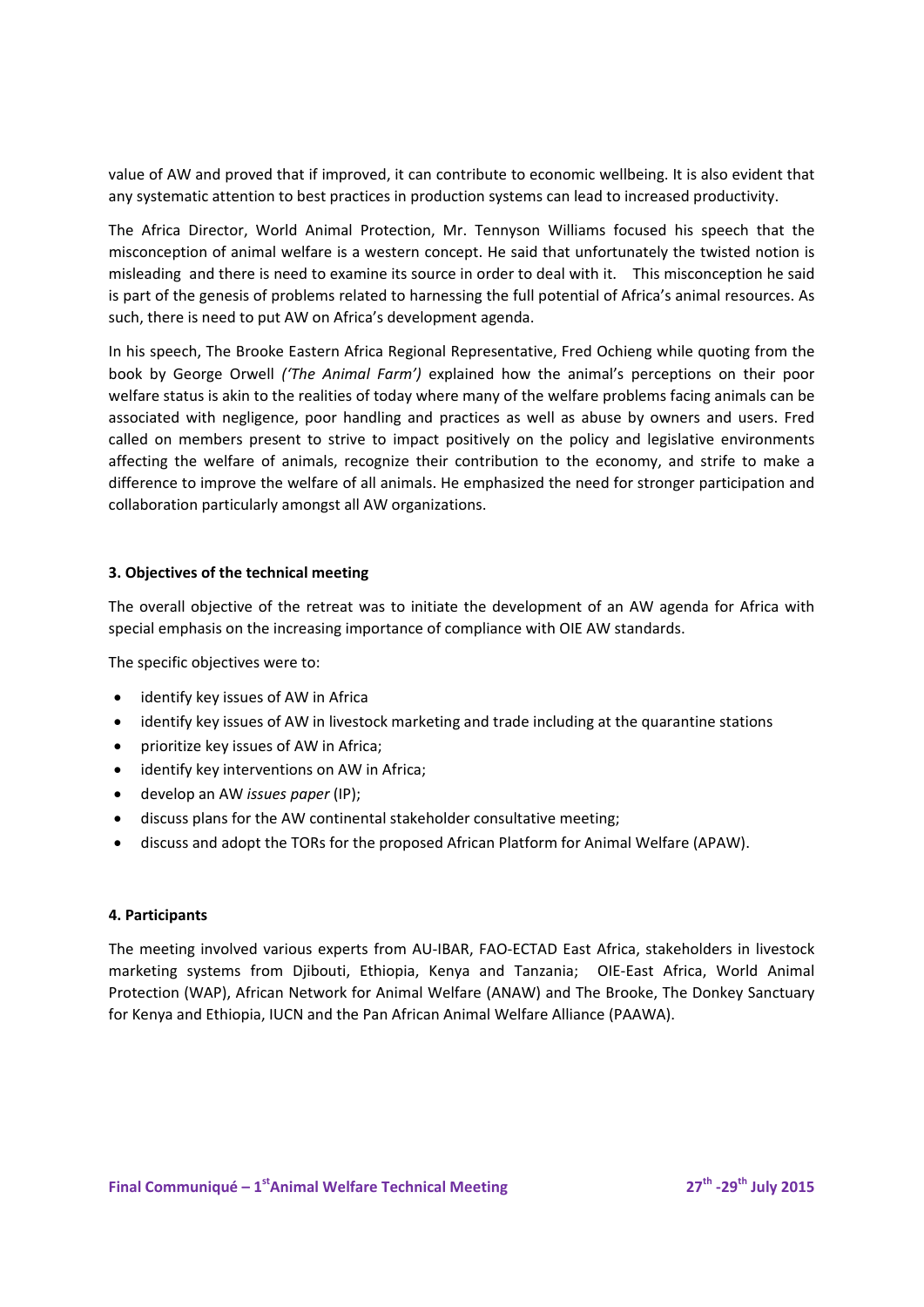# **5. Proceedings of the meeting**

Proceedings of the three day meeting enabled participants to address the various topics in the agenda that included:

- The context of *animal welfare* (AW) in Africa (Livelihoods, Poverty Alleviation, Wealth Creation)
- Animal production and AW in Africa
- AW and livestock trade and marketing in Africa
- AW activities of the OIE of relevance to Africa
- Animal welfare activities in Africa by various stakeholders including World Animal Protection, Africa Network for Animal Welfare, The Brooke East and West Africa and The Donkey Sanctuary of Kenya and Ethiopia.
- Aquatic AW: Issues and challenges for biosecurity and food safety
- Status of Animal welfare in Africa
- Presentation of ARIS e-forum discussion outcomes
- AW and *Disaster Risk Reduction* (DRR)
- *Universal Declaration on Animal Welfare* (UDAW)
- Animal welfare standards of the OIE and work programme of the AW working group.
- FAO AW activities in Africa and AW global perspectives
- Animal welfare policy landscaping and analysis in Africa
- Mainstreaming AW in AU Livestock development Agenda (LiDeSA)

During working group sessions, participants debated the key issues and priorities and identified possible intervention areas to promote animal welfare agenda across the continent. The continental stakeholder consultative meeting for the establishment of *African Platform for Animal Welfare* (APAW) was also discussed.

Following fruitful discussions, the meeting agreed on key AW issues and road map as summarized below:

# **5.1. Key Animal Welfare Issues and Priorities for Africa**

*Animal welfare* (AW) is a growing concern that is gradually gaining relevance and application in social, economic, political and legal sectors. From further reflection within the current definition of AW set by OIE, it is evident that some aspects of AW have been practiced over time in different African systems and cultures, though at varying levels, and that continues to add value to an ongoing debate on what constitutes "animal welfare". Currently, there exist different institutions and organizations, both in the public and private sectors, that have adopted AW within their mandates and endeavor to advance the development of best practices in AW. The developed countries have shown considerable implementation of AW practices and continue to influence the international adoption of these practices (e.g. through import requirements).

To a large extent, the increased attention granted to AW in these countries is a result of the empowerment of consumers with animal ethics considerations and trade aspects putting more pressure on the rest of the world to address such animal welfare issues. In line with this realization, animal welfare stakeholders in Africa are faced with a critical question: that of identifying key animal welfare issues in Africa and interventions to address them. The meeting participants however noted that the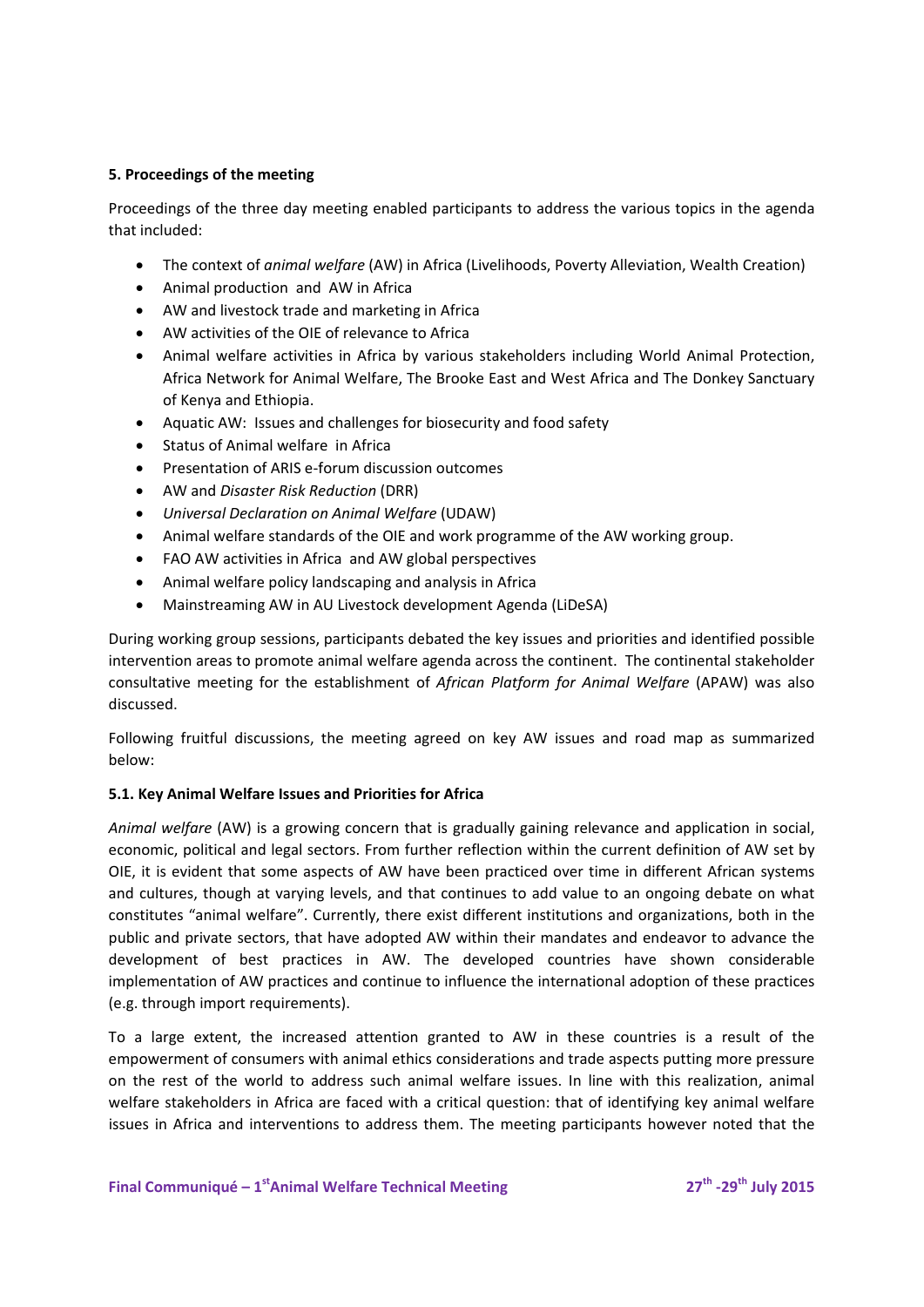animal production context and conservation arrangements, amongst others, in Africa, have unique specificities that should be considered in advancing the AW agenda. Animal welfare approaches in Africa "should not be a cut and paste affair" of what is being done in the developed countries. This approach is in line with OIE standards, which focus on outcome‐based welfare indicators, rather than prescriptive input or management based indicators, in keeping with the principle of "equivalence". The following issues were identified and grouped in twelve (12) themes that represent the key concerns for animal welfare in Africa as per the below table.

## **5.2. Table**

| <b>Key Issue</b> |                                                | <b>Concerns</b>                                                                                                                                                                                                                                                                                                                                                                                                                                                                                                                                                                                                                                                                                             |  |
|------------------|------------------------------------------------|-------------------------------------------------------------------------------------------------------------------------------------------------------------------------------------------------------------------------------------------------------------------------------------------------------------------------------------------------------------------------------------------------------------------------------------------------------------------------------------------------------------------------------------------------------------------------------------------------------------------------------------------------------------------------------------------------------------|--|
| 1.               | <b>Education and</b><br>awareness              | Ignorance, certain attitudes towards AW, certain cultural / ancestral<br>practices, stereotyping, lack of awareness, knowledge gaps and poor<br>opportunities for the acquisition of relevant skills, lack of<br>opportunities for capacity building, inadequate advocacy and poorly<br>understood pathway or tools for communicating AW issues,<br>inadequate understanding of the values/benefits of AW (economic,<br>non-economic, social etc.), specificities of certain production<br>systems, trade implications and implications on animal health.<br>Lack of positive case studies, African success stories, lessons learned.<br>Teaching values of AW are absent from school education/curriculae. |  |
| 2.               | Stakeholder's<br>engagement and<br>involvement | Inadequate participation, consensus building, involvement,<br>inclusivity, synergies, coordination, stakeholder organization and<br>institutional development, lack of opportunities for capacity<br>building.<br>Little empowerment of the livestock owners, low social status in<br>many areas of Africa.<br>Coping strategies of many farmers include having more animals,<br>rather than better animals.                                                                                                                                                                                                                                                                                                |  |
| 3.               | <b>Science and research</b>                    | Lack of (homegrown) evidence, lack of strong advocacy discourse,<br>lack of appropriate technology, lack of widely adopted performance<br>measurements (Animal Protection Index, Performance of Veterinary<br>Services).<br>Teaching of AW as a scientific subject matter is absent from higher<br>education (veterinary training)                                                                                                                                                                                                                                                                                                                                                                          |  |
| 4.               | Value chain                                    | Inadequate understanding by many stakeholders of the value of AW<br>(economic, non-economic, social etc.) in terms of production<br>systems, trade and health, inadequate understanding of AW in the<br>context of SPS and TBT measures.<br>Pressing need for increased production of food in view of<br>demographic in Africa and worldwide (competing priorities) with<br>predicted growth in number and purchase power of the middle-<br>classes                                                                                                                                                                                                                                                         |  |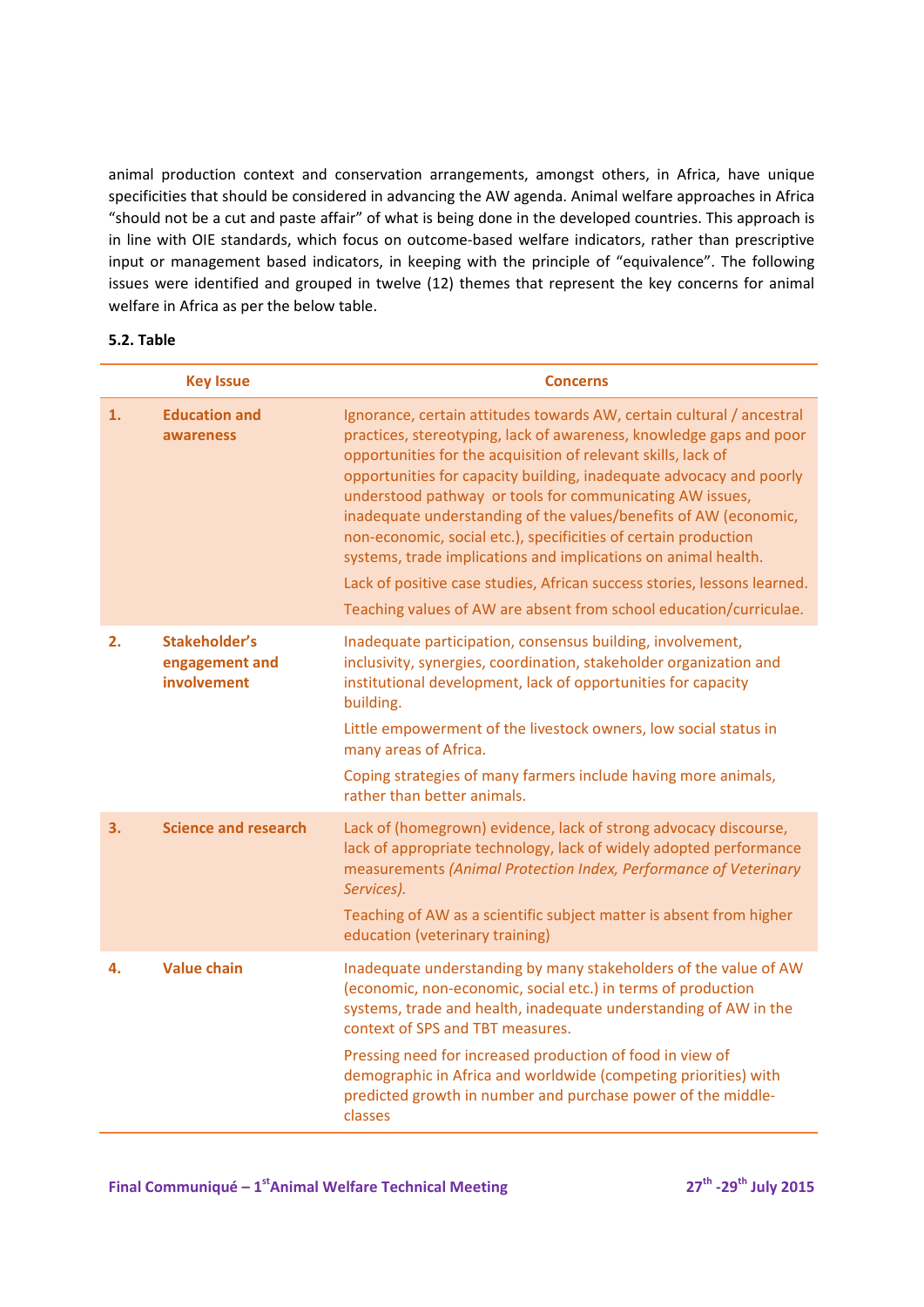| 5.<br><b>Policy framework,</b><br>guidelines strategies,<br>and action plans | Lack of laws or outdated / inadequate laws, low/lack of law enforce-<br>ment, inappropriate laws/policies, private standards, lack of political<br>will/support, lack of applicable guidelines (for the industry) and<br>domestication of international best practice into national / local<br>practices, incomplete and potentially antagonistic set of regional<br>strategies, as well as a continental strategy or policy.<br>Lack of bench-marking against other continental strategies or<br>policies.<br>No clear pathway towards African endorsement of the UDAW.<br>Lack of involvement of RECs at Africa level. |
|------------------------------------------------------------------------------|--------------------------------------------------------------------------------------------------------------------------------------------------------------------------------------------------------------------------------------------------------------------------------------------------------------------------------------------------------------------------------------------------------------------------------------------------------------------------------------------------------------------------------------------------------------------------------------------------------------------------|
|                                                                              | Pressing need for increased production of food in view of<br>demographic in Africa and worldwide (competing priorities)                                                                                                                                                                                                                                                                                                                                                                                                                                                                                                  |
| <b>Husbandry practices</b><br>6.                                             | Inappropriate husbandry practices, both in indigenous and modern<br>husbandry, inadequate knowledge surrounding animal production,<br>disregard or underestimation of the impact of good AW practices on<br>productivity, lack of appropriate technology, constraints generated<br>by specific production systems such as pastoralism,<br>transhumance/nomadism.                                                                                                                                                                                                                                                         |
| <b>Gender and Youth</b><br>7.                                                | Lack of involvement, shortage of information/education directed<br>towards women and youth, lack of opportunities for capacity<br>building, unemployment, drugs and animal abuse,                                                                                                                                                                                                                                                                                                                                                                                                                                        |
| Implementation,<br>8.<br>enforcement and M & E                               | Inadequate validation of the values of AW in society, lack of<br>indicators of AW, lack of (law) enforcement, poorly resourced<br>implementing structures/mechanisms, numerous competent<br>authorities with overlapping or contradicting mandates, lack of inter-<br>sectoral coordination and cooperation                                                                                                                                                                                                                                                                                                              |
| <b>Standards</b><br>9.                                                       | Inadequate compliance, domestication, and benchmarking against<br>OIE standards.<br>Possible interference of private standards.                                                                                                                                                                                                                                                                                                                                                                                                                                                                                          |
|                                                                              | Little or no participation in standard setting processes.                                                                                                                                                                                                                                                                                                                                                                                                                                                                                                                                                                |
| 10.<br><b>Natural resource</b><br>management                                 | Droughts, disasters, competing use of natural resource, pressure on<br>land, climate change impacts on AW, inadequate domestication of<br>international best practice (LEGS, OIE standards on DRR)                                                                                                                                                                                                                                                                                                                                                                                                                       |
| 11.<br><b>Emerging areas</b>                                                 | Climate change, inappropriate use of certain drugs and narcotics in<br>animals, other animal species (captive wildlife, aquaculture and cage<br>fisheries, dromedaries and other working animals, non-traditional<br>food/farm animals, non-traditional companion animals),                                                                                                                                                                                                                                                                                                                                              |
| <b>Resourcing</b><br>12.                                                     | The cost of AW interventions at all levels, as measures against the<br>benefits of AW, lack of financial, technical, technological, social<br>capital for AW                                                                                                                                                                                                                                                                                                                                                                                                                                                             |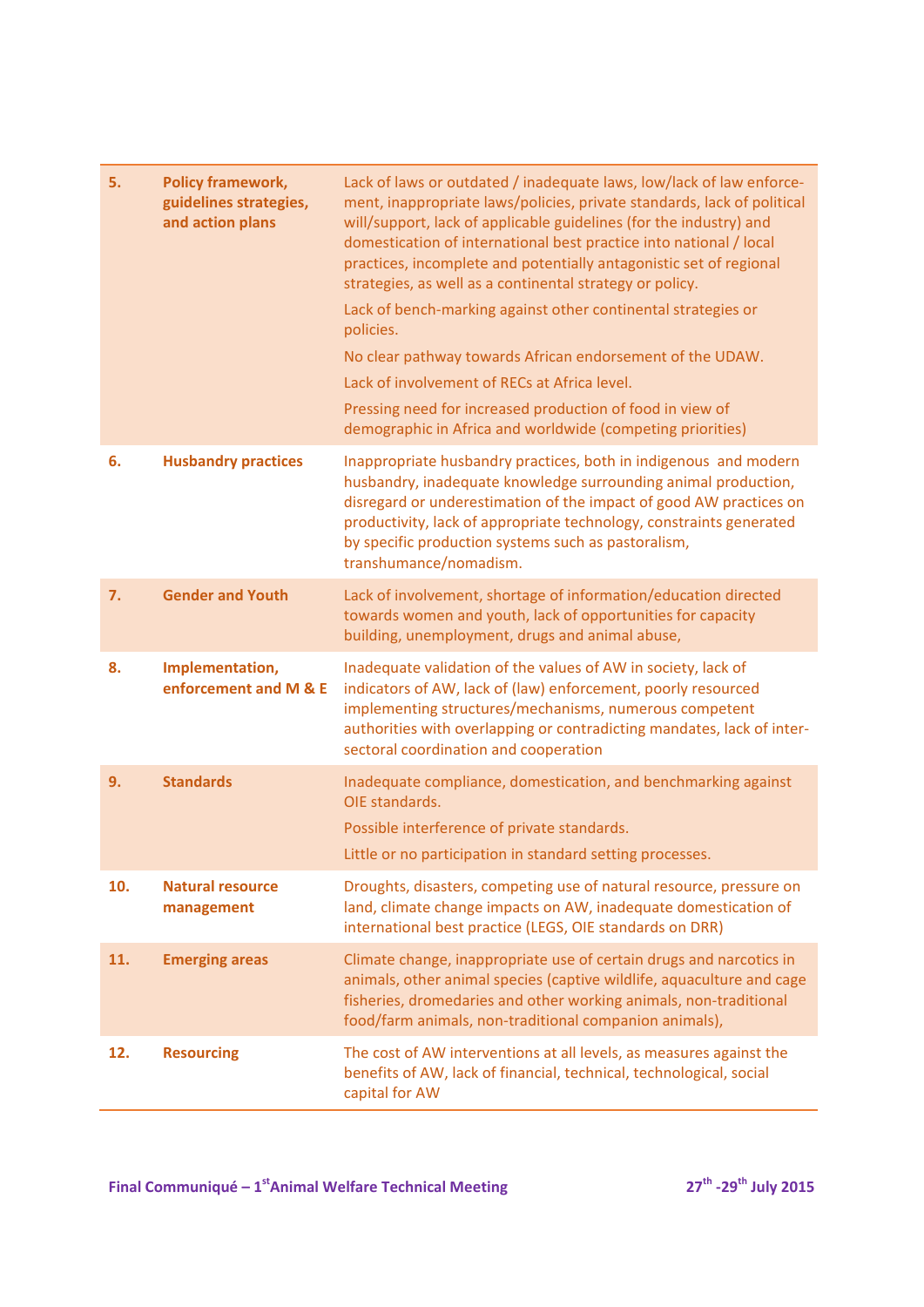An ad‐hoc working group was formed to further work on the identified key issues and priority areas to prepare the IP for the continental stakeholder meeting

| <b>Item</b>    | <b>Activity</b>                                                                                                                                                | <b>Responsible for the action</b>                                                                    | <b>Timeline</b>      |
|----------------|----------------------------------------------------------------------------------------------------------------------------------------------------------------|------------------------------------------------------------------------------------------------------|----------------------|
| $\mathbf{1}$   | Prepare and circulate the Report of this<br>technical meeting (only the meeting<br>participants)                                                               | <b>AU-IBAR</b>                                                                                       | <b>7 August 2015</b> |
| $\overline{2}$ | <b>Feedback from participants</b>                                                                                                                              | Participants                                                                                         | <b>11August 2015</b> |
| 3              | Consolidation and wider dissemination<br>of the report; including sending a save<br>a date message                                                             | <b>AU-IBAR</b>                                                                                       | 14 August 2015       |
|                | Mapping of key AW stakeholders                                                                                                                                 | OIE, CVOs, The Brooke, WAP,<br><b>ANAW and AU-IBAR</b>                                               | 25 August 2015       |
| 4              | Establish AW Taskforce and draft the<br>TOR (letter to be sent to the<br>organisations' higher management to<br>allow for participation in this task<br>force) | AU-IBAR (to nominate) -<br>working group to progress as<br>formalizes<br>AU-IBAR<br>the<br>taskforce | 14 August 2015       |
| 5              | Feedback from partners on taskforce<br>(acceptance and focal point)                                                                                            | Partners/Institutions                                                                                | 21 August 2015       |
| 6              | e-forum on AW initiative for Africa                                                                                                                            | AU-IBAR to coordinate with<br>taskforce<br>(topics<br>for<br>discussions)                            | 1 - 14 Sept. 2015    |
| 7              | Preparatory meeting for CN, logistics<br>including budget                                                                                                      | <b>Taskforce</b>                                                                                     | 1 September          |
| 8              | <b>Finalise</b><br>Concept<br>for the<br>paper<br>continental meeting (drawn from this<br>meeting) and proposed agenda and<br>speakers                         | <b>Taskforce</b>                                                                                     | 20 September 2015    |
| 9              | Send invitation for the continental<br>meeting                                                                                                                 | AU-IBAR (save a date to be<br>sent by 14 August)                                                     | 21 September 2015    |
| 10             | Conduct the meeting in Addis Ababa                                                                                                                             | <b>AU-IBAR + Partners</b>                                                                            | 11 - 12 Nov. 2015    |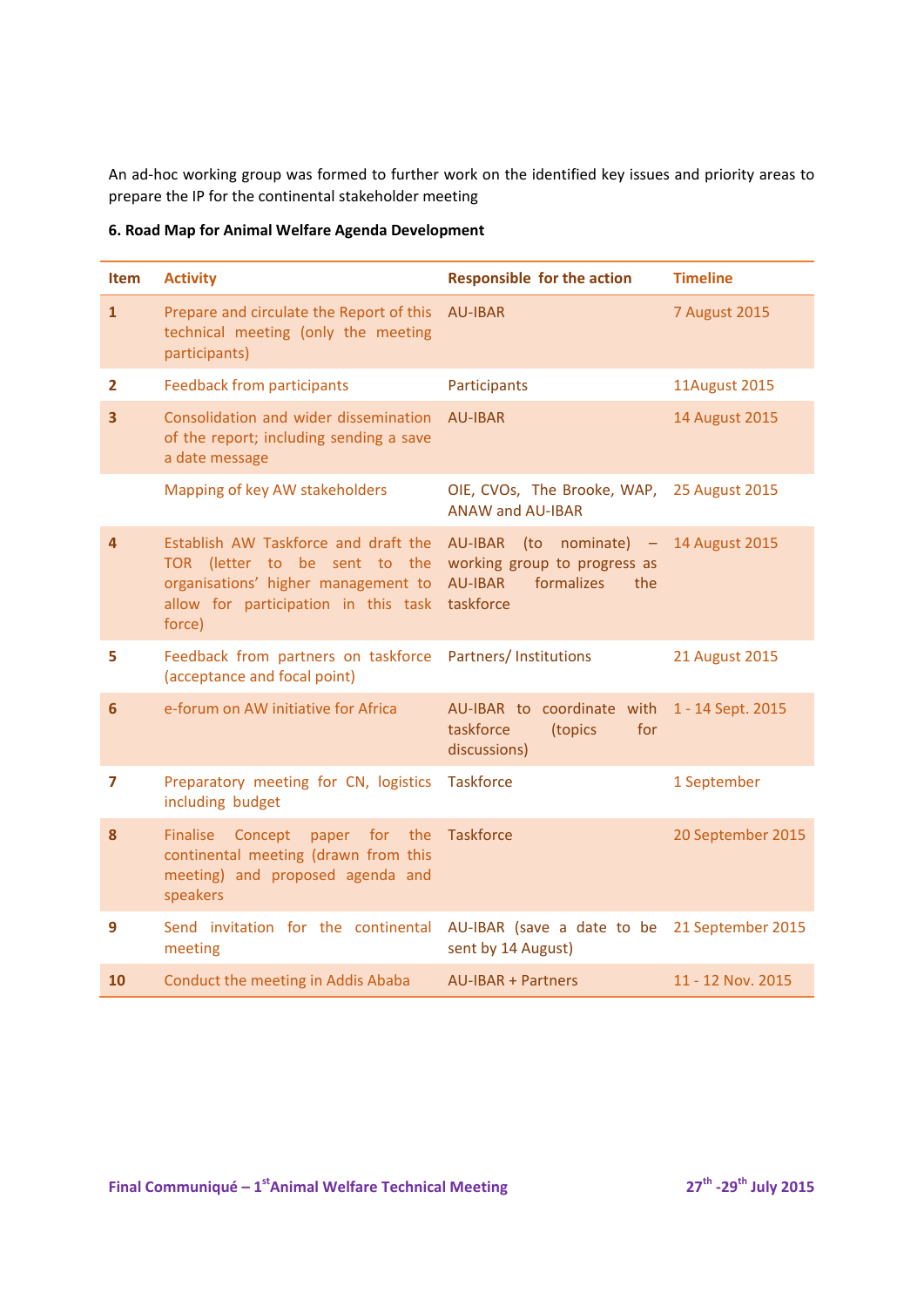### **7. Acknowledgement**

The participants expressed their sincere gratitude to AU-IBAR for organizing this  $1<sup>st</sup>$  face-to-face technical meeting on animal welfare. They also thanked all the technical partners represented: FAO, OIE, World Animal Protection, The Brooke, ANAW, PAAWA, The Donkey Sanctuary and IUCN for their contribution to the success of this event.

### **8. Annexes**

## **8.1. Proposed pre‐taskorce**

| <b>SEQ</b> | <b>NAMES</b>                      | <b>INSTITUTION</b>             |
|------------|-----------------------------------|--------------------------------|
|            | <b>Hiver Boussini</b>             | <b>AU-IBAR</b>                 |
| 2          | James Wabacha                     |                                |
| 3          | <b>Edwards Nengomasha</b>         |                                |
| 4          | Annie Lewa                        |                                |
| 5          | <b>Nelly Isyagi</b>               |                                |
| 6          | <b>Bouna Diop</b>                 | <b>FAO</b>                     |
| 7          | <b>Patrick Bastiaensen</b>        | <b>OIE</b>                     |
| 8          | <b>Fred Ochieng</b>               | The Brooke                     |
| 9          | <b>William Tennyson</b>           | <b>World Animal Protection</b> |
| <b>10</b>  | Otieno Mtula                      |                                |
| <b>11</b>  | <b>Samuel Theuri</b>              | <b>ANAW</b>                    |
| 12         | Calvin Solomon Onyango            | The Donkey Sanctuary           |
| 13         | <b>Arthur Razingrim Ouedraogo</b> | <b>IUCN</b>                    |

# **8.2. List of participants**

### **AFRICA NETWORK FOR ANIMAL WELFARE**

Mr Josphat Ngonyo Executive Director Africa Network for Animal Welfare P.O. Box 3731‐00506 Nairobi Tel: +254 722243091 jos@anaw.org

Mr Samuel Theuri Director of Programs Africa Network for Animal Welfare P.O. Box 3731‐00506 Nairobi, Kenya Tel: +254 713956309 samuel@anaw.org

# **FAO‐ECTAD**

Dr BounaAlbouryDiop Regional Manager FAO ECTAD Eastern Africa FAO ECTAD Eastern Africa UN Avenue, Gigiri Block P Level 3 P.O. Box 30470 NAIROBI, KENYA Tel: +254 736999180 bouna.diop@fao.org

# **IGAD/ICPALD**

Dr Samuel Wakhusama VET‐GOV Coordinator for IGAD Region Centre for Pastoral Areas and Livestock Development (ICPALD) 1<sup>st</sup> Floor Jadala Place P.O. Box 47824 ‐00100 NAIROBI, KENYA samuel.wakhusama@igad.int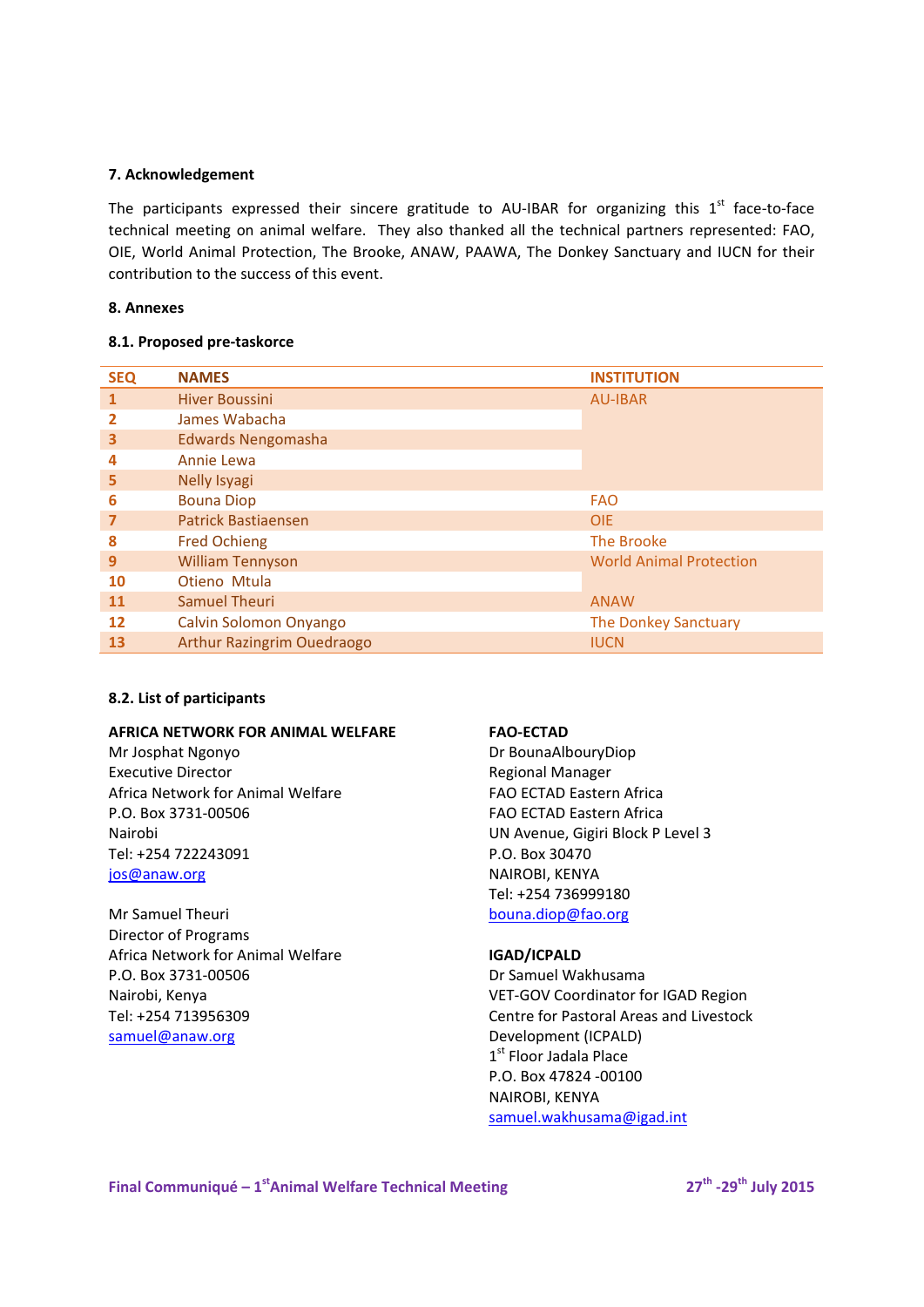#### **IUCN**

Ms Claire Ogali Programme Administrator **ILICN** P.O. Box 68200 – 00200 NAIROBI, KENYA Tel: +254 725773050 Claire.ogali@iucn.org

#### **DJIBOUTI**

Dr Abdo Alawan Isse Veterinary Public Health Officer Ministry of Agriculture DJIBOUTI abdo\_alwan\_isse@hotmail.fr

## **KENYA**

Dr Michael K. Cheruiyot Deputy Director Veterinary Services Directorate of Veterinary Services State Department of Livestock NAIROBI, KENYA Tel: +254 720 306 557 drmkcheruiyot@gmail.com drmcheruiyot@yahoo.com

#### **UGANDA**

Dr Joseph Charles Aisu Senior Veterinary Inspector Ministry of Agriculture, Animal Industry and Fisheries P.O. Box 513 ENTEBBE, UGANDA Tel: +256 772 594978 Tel: +256 414 320 640 E‐mail:aisujc@yahoo.com; jaisu@agriculture.go.ug

#### **OIE**

Dr Walter Masiga OIE Sub Regional Representative World Organisation for Animal Health P.O. Box 19687 00202 NAIROBI, KENYA Tel: +254 (0) 0722 701 743 w.masiga@oie.int

Dr Patrick Bastiaensen Programme Officer OIE P.O. Box 19687‐00200 NAIROBI, KENYA Tel +254 700091102 p.bastiaensen@oie.int

# **PAN AFRICAN ANIMAL WELFARE ALLIANCE**

Mr Wachira Benson Kariuki Chief Executive Officer Pan African Animal Welfare Alliance (PAAWA) P.O. Box 3731‐5006 NAIROBI, KENYA Tel: +254 727234447 benson@paawa.org

wachirabenk@yahoo.com

# **TANZANIA**

Mr Maximillian Kintu Principle Livestock Field Officer I Livestock Field Officer Ministry of Livestock Development and Fisheries P.O. Box 9152 Dar‐es‐salaam DAR ES SALAAM, TANZANIA Tel: +255 784990044 Tel: +255 715990044 kintumarx@gmail.com

# **The Brooke**

Ms Elizabeth Coates Regional Representative West Africa The Brooke West Africa BP 22482 DAKAR PONTY DAKAR, SENEGAL Tel: +221 33 821 19 90 Tel: +221 77 381 66 74 Elizabeth.Coates@thebrookesenegal.org

Mr Fred Ochieng Regional Representative The Brooke East Africa P.O. Box 43220 – 00100 NAIROBI, KENYA Tel: +254 721495810 Fred.ochieng@thebrooke.org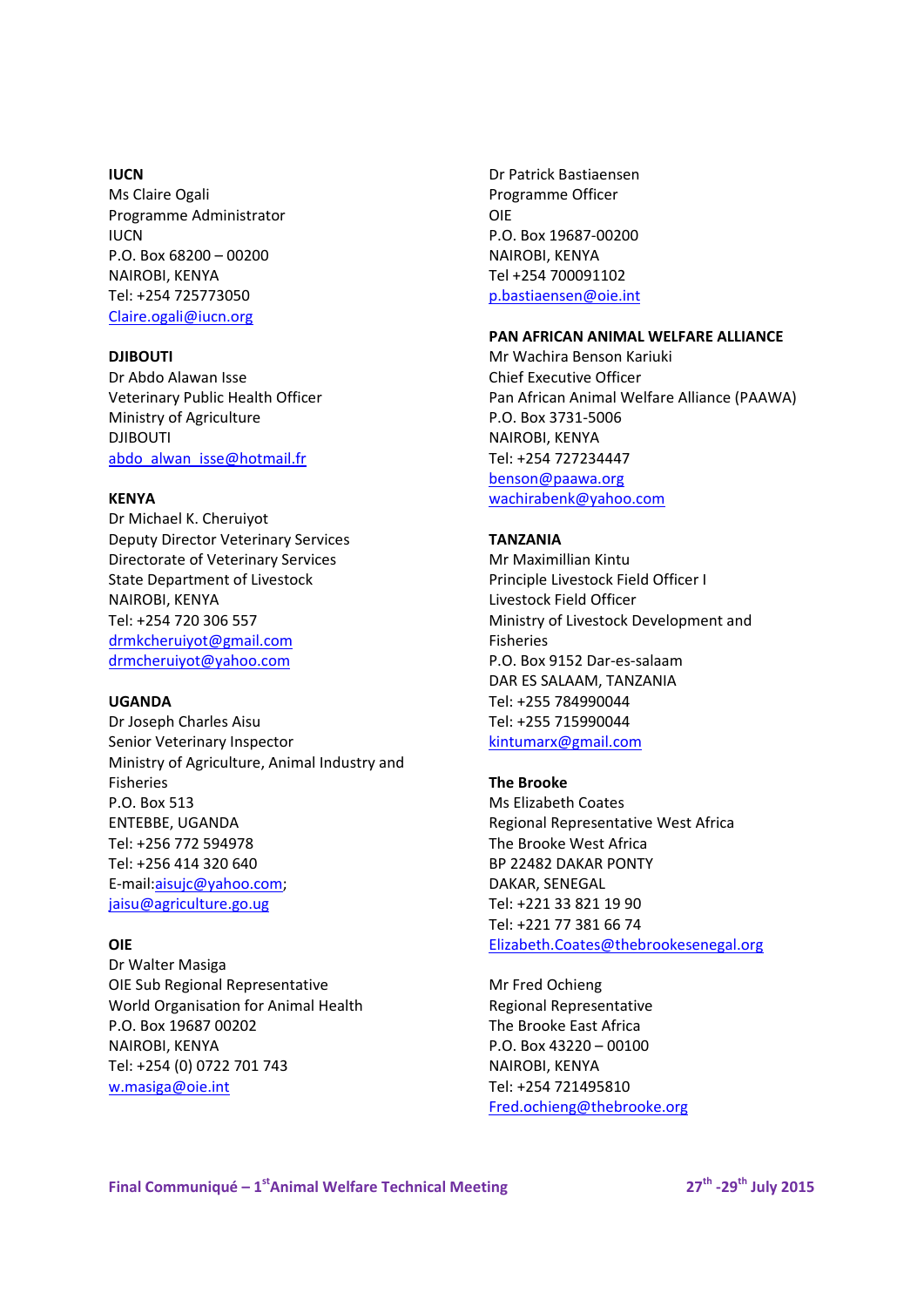Mrs Amy Sironka Advocacy Officer The Brooke East Africa 43220‐00100 NAIROBI, KENYA Tel: +254 725586564 Amy.Sironka@thebrookeeastafrica.org

### **THE DONKEY SANCTUARY**

Dr Calvin Solomon Onyango Program Development Manager The Donkey Sanctuary Kenya 00502‐24203 NAIROBI, KENYA Tel: +254 733 924 673 Solomon.onyango@thedonkeysanctuarykenya.org

Dr Bojia Endebu Duguma Country Representative The Donkey Sanctuary \_Ethiopia P.O. Box 1055/1250 Addis Ababa ADDIS ABABA, ETHIOPIA Tel +251 930 097 496 Bojia.Duguma@thedonkeysanctuaryethiopia.org

## **WORLD ANIMAL PROTECTION**

Mr Tennyson Williams Regional Director for Africa World Animal Protection – Africa P.O Box 66580‐00800 NAIROBI, KENYA Tel: +254 20 217 6598 Tel: +254 727 153 574 TennysonWilliams@worldanimalprotection.org

Dr Otieno Mtula Policy, Research, and External Affairs Manager World Animal Protection – Africa P.O Box 66580‐00800 NAIROBI, KENYA Tel: +254 20 217 6598 Tel : +254 727 153 574 OtienoMtula@worldanimalprotection.org

Dr Charles Kimwele World Animal Protection / Consultant World Animal Protection – Africa P.O Box 66580‐00800, NAIROBI, KENYA Tel: +254 20 217 6598 Tel: +254 727 153 574 nkimwele@gmail.com

Ms Sylvani Mbelenzi Kanaani Dairy and Poultry Keepers P.O Box 66580‐00800 Nairobi, Kenya Tel: +254728029583 IreneMaingi@worldanimalprotection.org

Dr Daniel Ksee Veterinary Officer Government of Makueni County P.O BOX 78‐90300, MAKUENI, KENYA Tel: +254722840456 Daniel.kisee@makueni.go.ke adm.dalfs@gmail.com

### **AU‐IBAR**

Prof. Ahmed Elsawalhy Director, AU‐IBAR P.O. Box 30786‐00100 NAIROBI, KENYA Tel: +254 3674 000 ahmed.elsawalhy@au‐ibar.org

Dr Hiver Boussini Animal Health Officer AU‐IBAR P.O. Box 30786‐00100 NAIROBI, KENYA Tel: +254 3674 000 hiver.boussini@au‐ibar.org

Dr James Wabacha SMP‐AH Coordinator AU‐IBAR P.O. Box 30786‐00100 NAIROBI, KENYA Tel: +254 3674 000 james.wabacha@au‐ibar.org